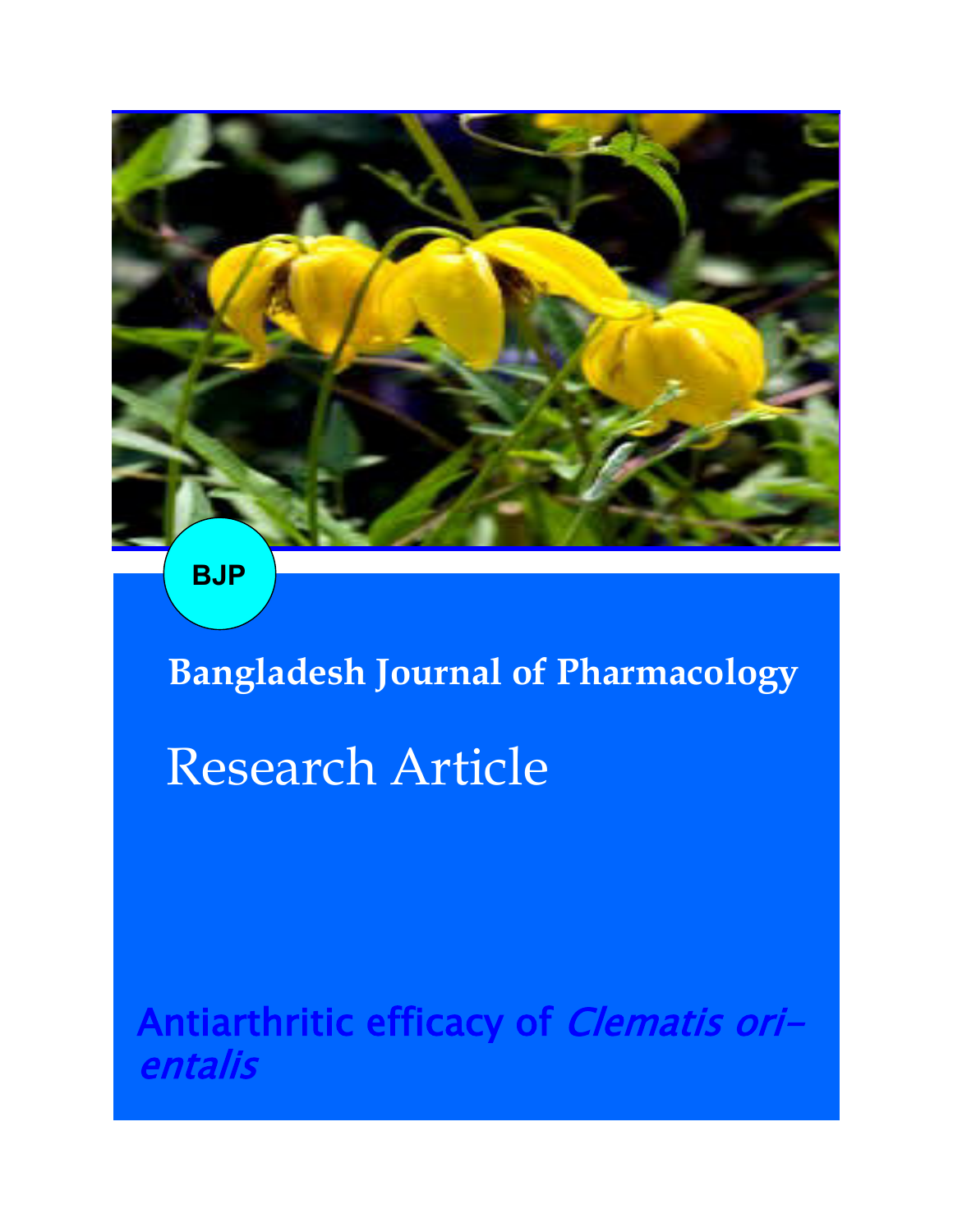A Journal of the Bangladesh Pharmacological Society (BDPS) **Bangladesh J Pharmacol 2018; 13: 142-148**

Journal homepage: www.banglajol.info

Abstracted/indexed in Academic Search Complete, Agroforestry Abstracts, Asia Journals Online, Bangladesh Journals Online, Biological Abstracts, BIOSIS Previews, CAB Abstracts, Current Abstracts, Directory of Open Access Journals, EMBASE/Excerpta Medica, Global Health, Google Scholar, HINARI (WHO), International Pharmaceutical Abstracts, Open J-gate, Science Citation Index Expanded, SCOPUS and Social Sciences Citation Index **ISSN**: 1991-0088

### Antiarthritic efficacy of Clematis orientalis

#### **Umme Habiba Hasan and Alamgeer**

*Laboratory of Cardiovascular Research and Integrative Pharmacology, Department of Pharmacology, Faculty of Pharmacy, University of Sargodha, Sargodha, Pakistan.*

| <b>Article Info</b>                                                                                                                        | <b>Abstract</b>                                                                                                                                                                                                                                                                                                                                                                                                                                                                                                                                  |
|--------------------------------------------------------------------------------------------------------------------------------------------|--------------------------------------------------------------------------------------------------------------------------------------------------------------------------------------------------------------------------------------------------------------------------------------------------------------------------------------------------------------------------------------------------------------------------------------------------------------------------------------------------------------------------------------------------|
| 12 July 2017<br>Received:<br>29 April 2018<br>Accepted:<br>5 May 2018<br><b>Available Online:</b>                                          | <i>Clematis orientalis</i> has been used traditionally to cure rheumatism, but its<br>efficacy has not been scientifically explored in treating rheumatoid arthritis.<br>The present study was designed to investigate the antiarthritic efficacy of C.                                                                                                                                                                                                                                                                                          |
| DOI: 10.3329/bjp.v13i2.33313                                                                                                               | orientalis using blockade of heat-induced protein alterations and HRBC<br>membrane stabilization methods along with formaldehyde induced arthritis<br>in rats. Aqueous ethanol (30:70) extract and various fractions (hexane, $n-$<br>butanol and aqueous) produced concentration-dependent and significant<br>(p<0.001) inhibition of protein (egg albumin and bovine serum albumin)<br>denaturation and red blood cell membrane stabilization at 50-6400 ug/mL<br>concentration. Similarly in formaldehyde induced arthritis plant extract and |
| Cite this article:<br>Hasan UH, Alamgeer. Antiarthritic<br>efficacy of Clematis orientalis. Bangla-<br>desh J Pharmacol. 2018; 13: 142-48. | fractions revealed the considerable reduction in paw swelling and its<br>diameter at doses of 50, 100 and 200 mg/kg with maximum (p<0.001) effect at<br>the highest dose. Thus present findings imply that aqueous ethanol extract as<br>well as different fractions of C. orientalis has noteworthy antiarthritic potential<br>supporting its folkloric use in inflammatory arthritic conditions.                                                                                                                                               |

#### **Introduction**

Arthritis is a chronic inflammatory disorder affecting primarily joints and it affects about 1-2% of the populace worldwide. Rheumatoid arthritis is an unremitting multisystem disease accompanied by immune hyperactivity, persistent synovitis, and synovial hyperplasia along with deposition of autoantibodies to immunoglobulins leading to articular cartilage annihilation and resorption of osseous matter.

Moreover, current therapeutic modalities are not curative but provide symptomatic relief reducing pain, inflammation, articular damage, functional impairment and systemic complications. Some therapies including NSAIDs, glucocorticoids, DMARDs, biologic response modifiers are used in clinical practices (Subramoniam et al., 2013). Notwithstanding the substantial progress in current therapy of joint problems, exploration for newer drugs continues because the existing synthetic drugs

are devoid of satisfactory treatment. Allopathic medications are associated with several side effects like gastric disturbances, cardiovascular risks and kidney injury. Current therapeutic modalities are allied with considerable toxic profile leading to the inclination of public attention towards herbal remedies (Baranwal et al., 2012).

In accordance with World Health Organization (WHO), it has been anticipated that more than 80% of the world's populace relies upon traditional herbal medicines for basic health care needs. Seeing that in most cultural societies conventional herbal remedies like *Vatari Guggulu* (Patel and Pundarikakshudu, 2016)*, Berberis orthobotrys (*Alamgeer et al., 2017b)*, Rhododendron molle* (Fang et al. 2017) and *Trichilia monadelpha* (Ben et al., 2017) and *Ephedra gerardiana* (Uttra and Alamgeer, 2017) are racially and psychologically more acceptable than modern allopathic treatment because of their safest approach to treat ailments (Ahmad et al., 2012). Since



This work is licensed under a Creative Commons Attribution 4.0 License. You are free to copy, distribute and perform the work. You must attribute the work in the manner specified by the author or licensor.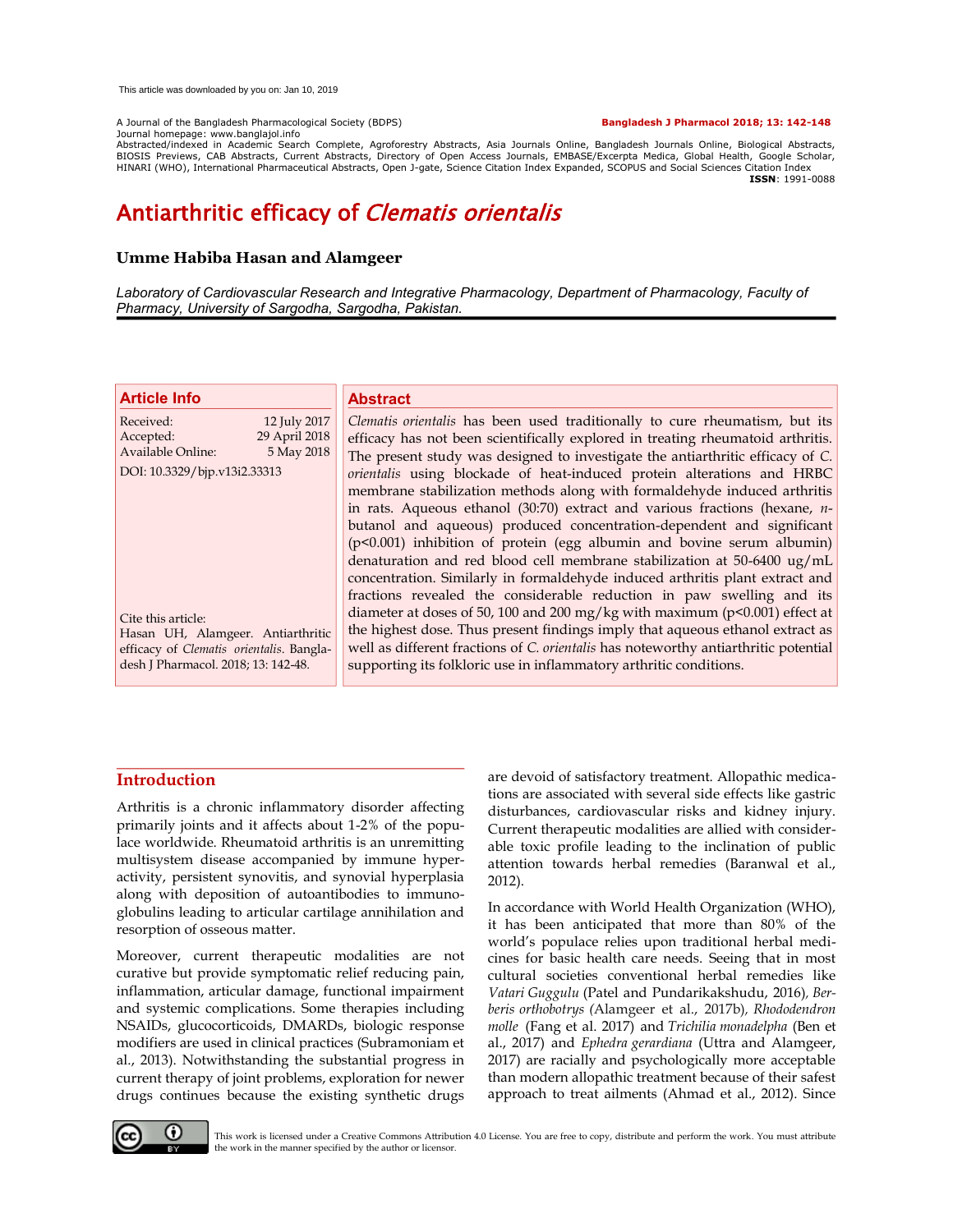the discovery of first anti-inflammatory and analgesic drug aspirin is an evidence for use of phytochemicals in painful inflammatory conditions. Moreover, natural products like medicinal herbs proffer a great source of bioactive compounds that might serve as lead compounds for the discovery of novel and safer drugs for the treatment of inflammatory diseases.

*Clematis orientalis* Linn commonly known as Bailari cheiti, belongs to *Ranunculaceae* found wildly in Leepa Valley, Muzaffarabad, Pakistan. Its leaves, root, stem bark and flower are used therapeutically. Leaves are used in the form of a paste in combination with the resin of pine on wounds to cure promptly, while root extract is used as a vasodilator in hypertension. Moreover, stem gist is used in syphilis and pimple treatment and flowers are dried and taken with honey and desi ghee to cure rheumatism (Ishtiaq et al., 2012). The present study was designed to pharmacologically validate its use in rheumatoid arthritis using different methods.

#### **Materials and Methods**

#### *Drugs and chemicals*

Formaldehyde (VWR, International Ltd, England), diclofenac sodium (Sigma-Aldrich, USA)**,** aspirin (Uni-Chem, Germany)**,** bovine serum albumin (Sigma-Aldrich, USA)**,** egg albumin from fresh hen's egg**,** *n*butanol (Sigma-Aldrich, USA)**,** sodium chloride (Sigma -Aldrich, USA)**,** disodium hydrogen phosphate (Merck, Germany)**,** potassium dihydrogen phosphate (Riedel-de -Haen, USA), sodium hydroxide (Sigma-Aldrich, USA) and hydrochloric acid (Riedel-de-Haen, USA) were used.

#### *Plant material*

Flowers of *C. orientalis* were collected from Gilgit Baltistan and were authenticated by a botanist through macroscopic and microscopic examination. A voucher specimen was deposited in the herbarium of Department of Pharmacology, College of Pharmacy.

#### *Extraction and fractionation*

The aqueous ethanolic extract was prepared by cold maceration technique. Air dried flowers were grounded to a fine powder and soaked in aqueous-ethanol (30:70) mixture. Soaking and filtration process was repeated 3 times more. After removal of solvent under pressure in a rotary evaporator, the residue was dried with 12.6% yield from 5 kg powdered plant material (Alamgeer et al., 2015). Different fractions were prepared using extract (120 g) by sequential solvent partition using various organic solvents hexane, dichloromethane, ethyl acetate and butanol so as to concentrate the activities in any one of the resultant composites. Fractions were obtained with following yields as hexane (10.7%), dichloromethane (0.9%) ethyl acetate (2.3%), butanol (24.2%) and aqueous (60.1%). Among the fractions, hexane, butanol and aqueous fractions got in adequate quantities to conduct all investigational procedures (*in vitro* and *in vivo* biological activities).

#### *Animals*

Sprague-Dawley rats (200-300 g) had been used in this study. All the rats were kept under standard laboratory conditions of 23 to 25°C, relative humidity 55% with 12 hours light/dark cycle. They were fed with stock rodent diet and tap water.

#### *Experimental protocol*

Inhibition of protein denaturation method using Bovine serum albumin.

The reaction mix comprising of 5% aqueous solution of bovine serum albumin (0.5 mL) and 70% ethanolic extract/fractions of *C. orientalis* (0.1 mL) and the standard drug aspirin was prepared at different concentrations. 1N HCl was employed to maintain 6.3 pH. Afterwards, samples were incubated at 37°C for 20 min followed by heating at 57°C for 30 min. Subsequent to refrigeration the samples, 2.5 mL buffer (pH 6.3) was added to each test tube. For control test tube dist. H<sub>2</sub>O was used rather than aqueous ethanolic extract/ fractions of the plant while product control did not contain bovine serum albumin. Optical density was taken using spectrophotometer at 660 nm. Blockade of protein distortion was deliberated as follows:

$$
100 - (Abs. of Ts - Abs. of PC)
$$

%Age inhibition =  $\frac{\text{m}}{\text{m}} \times 100$ 

Abs. of TC

(Alamgeer et al., 2017a)

#### *Inhibition of protein denaturation method using fresh egg albumin*

In this method reaction mixture (5 mL) contained 0.2 mL of egg albumin (from fresh hen's egg), 2.8 mL of phosphate buffered saline (PBS 6.4) and 2 mL of different concentrations of 70% ethanolic extract of plant/ fractions. Distilled water served as control. The reaction mixture was incubated at  $37 \pm 2$ °C in an incubator for 15 min followed by heating at 70°C for 5 min. After cooling, their absorbance was measured at 660 nm. Standard drug diclofenac sodium at same concentrations served as reference control and treated similarly for the determination of absorbance. Following formula has been used to compute protection against pathological alterations of egg albumin:

%Inhibition =  $100$  X [Vt /Vc-1]

Where,  $Vt =$  absorbance of the test sample,  $Vc =$  absorbance of control (Uttra and Alamgeer, 2017).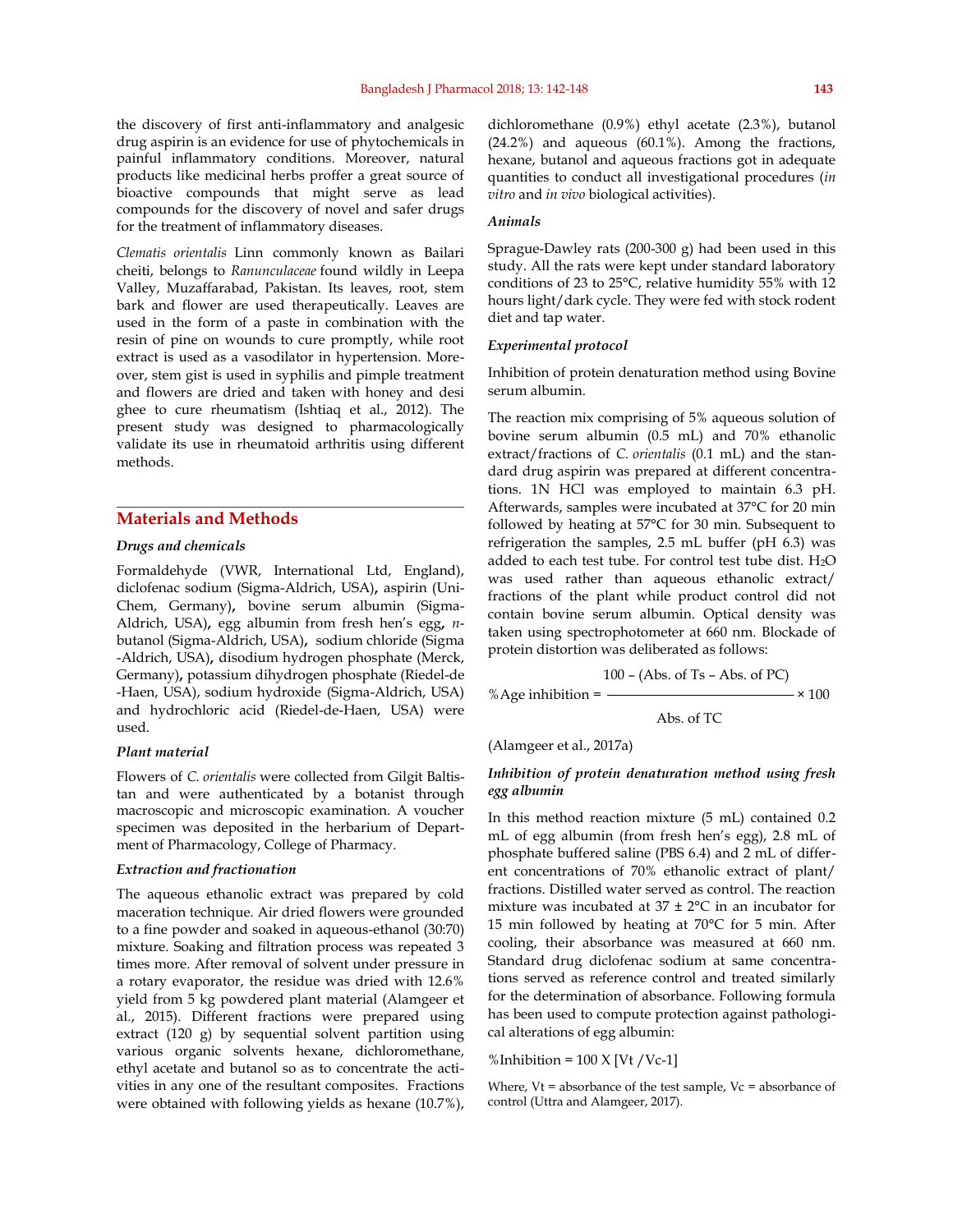*Human red blood cell (HRBC) membrane stabilization method* 

#### *Preparation of reagents*

Alsever's solution was prepared by dissolving 2 g dextrose, 0.8 g sodium citrate, 0.05 g citric acid and 0.4 g sodium chloride in distilled water. The final volume was made up to 100 mL with distilled water. Hypotonic saline was prepared by dissolving 0.4 g of sodium chloride in 100 mL of distilled water. While isotonic saline was prepared by dissolving 0.9 g of sodium chloride in 100 mL of distilled water. Buffer of pH 7.4, 0.2 M was prepared using 2.4 g disodium hydrogen phosphate, 0.2 g of potassium dihydrogen phosphate and 8 g of sodium chloride in 100 mL of distilled water (Gautam et al., 2011).

#### *Preparation of suspension (10% v/v) of human red blood cell (HRBC)*

10% v/v suspension of RBCs was prepared using blood from a normal healthy participant with isosaline for use in the experiment by following method as described by (Alamgeer et al., 2015).

#### *Assay of membrane stabilizing activity*

Assay mixtures containing 1 mL of PBS, hypotonic saline (2 mL) and 0.5 mL of HRBC suspension and 0.5 mL of different concentrations of ethanol extract of the plant, fractions*,* standard drug were separately mixed. 1 mL of phosphate buffer, 2 mL of hypotonic saline, 0.5 mL of ethanolic (70%) extract at different concentrations and 0.5 mL of 10% erythrocytes suspension were used as a test solution. 1 mL phosphate buffer, 2 mL water and 0.5 mL of RBCs was used as test control. 1 mL phosphate buffer, 2 mL hypotonic saline, 0.5 mL standard drug solution of varying concentration and 0.5 mL of cell suspension were taken as a standard solution (diclofenac sodium). After that resultant solution heated in an incubator at 37°C for half an hour followed by centrifugation at 3,000 rpm. The optical density of upper layer was assessed at 560 nm. Percentage of HRBC membrane stabilization or protection against lysis has been analyzed using a formula as described by Alamgeer et al. (2017b).

#### *Formaldehyde-induced arthritis in rats*

Animals have been divided into different groups with 5 rats in each group. Group I was given distilled water (3 mL/kg; PO) and labeled as a negative control. Group II was treated with piroxicam at 10 mg/kg. Group III, IV and V were treated with crude extract at 50, 100 and 200 mg/kg dose respectively. Group VI, VII and VIII was administered hexane fraction at 50, 100 and 200 mg/kg in that order. Similarly, Group IX, X and XI were given butanol fraction at same doses as given above. Likewise, Group XII, XIII and XIV were treated with aqueous fraction at 50, 100 and 200 mg/kg correspondingly. All treatments were given orally for 10 days respectively. On day 1, 30 min after drug administration, formaldehyde (0.1 mL of 2% solution) was administered subcutaneously in rat left hind paw of all groups. The injection was given again on the 3rd day. The antiarthritic effect was appraised by measuring paw diameter and paw volume of the treated and control rats at alternative days during a period of 10 days by means of digital vernier caliper and digital plethysmometer accordingly and blockade of paw edema was calculated as described by Alamgeer et al. (2017b).

#### *Statistical analysis*

Data were analyzed by two-way ANOVA followed by Bonferroni multiple comparison tests using the GraphPad Prism. The minimal level of significance was considered as p<0.05.

#### **Results**

Aqueous ethanol extract and its fractions produced dose-dependent inhibition of protein denaturation. The crude extract exhibited significant (p<0.001) inhibition 4073.6% of egg albumin denaturation at 6400 ug/mL. Hexane, butanol and aqueous fraction showed substantial (p<0.001) protection 2402.1, 2236.1 and 2702.1% against protein denaturation at 6400 ug/mL respectively. Diclofenac sodium produced 717.4% inhibition of protein denaturation. These findings depict that crude extract and fractions possess greater potential to inhibit protein denaturation than diclofenac sodium as given in Table I.

Moreover, hydroalcoholic extract showed significant (p<0.001) and dose reliant blockade of heat-induced conformational changes in BSA as 91.9% at 6400 ug/mL while hexane, butanol along with aqueous fraction revealed notable (p<0.001) protection as 92.9, 94.1 and 91.5% against BSA denaturation at highest concentration in that order as shown in Table I. Aspirin showed 80.6% inhibition of protein denaturation at the same concentration.

In membrane stabilization method diclofenac sodium exhibited 70.5% protection against red blood cell lysis. Ethanolic extract showed noteworthy  $(p<0.001)$  as 73.7% HRBC membrane stabilization whereas hexane, butanol and aqueous fraction significantly (p<0.001) protected the red blood cells against hypotonicityinduced lysis and demonstrated 76.5, 76 and 78.7% membrane stabilization correspondingly as illustrated in Table I .

In formaldehyde-induced arthritis hydroethanolic extract and various fractions reduced paw edema in dosedependent manner. At 200 mg/kg oral dose hydroalcoholic extract showed significant (p<0.001) decrease in volume of inflammatory exudate of rat paw as 78.5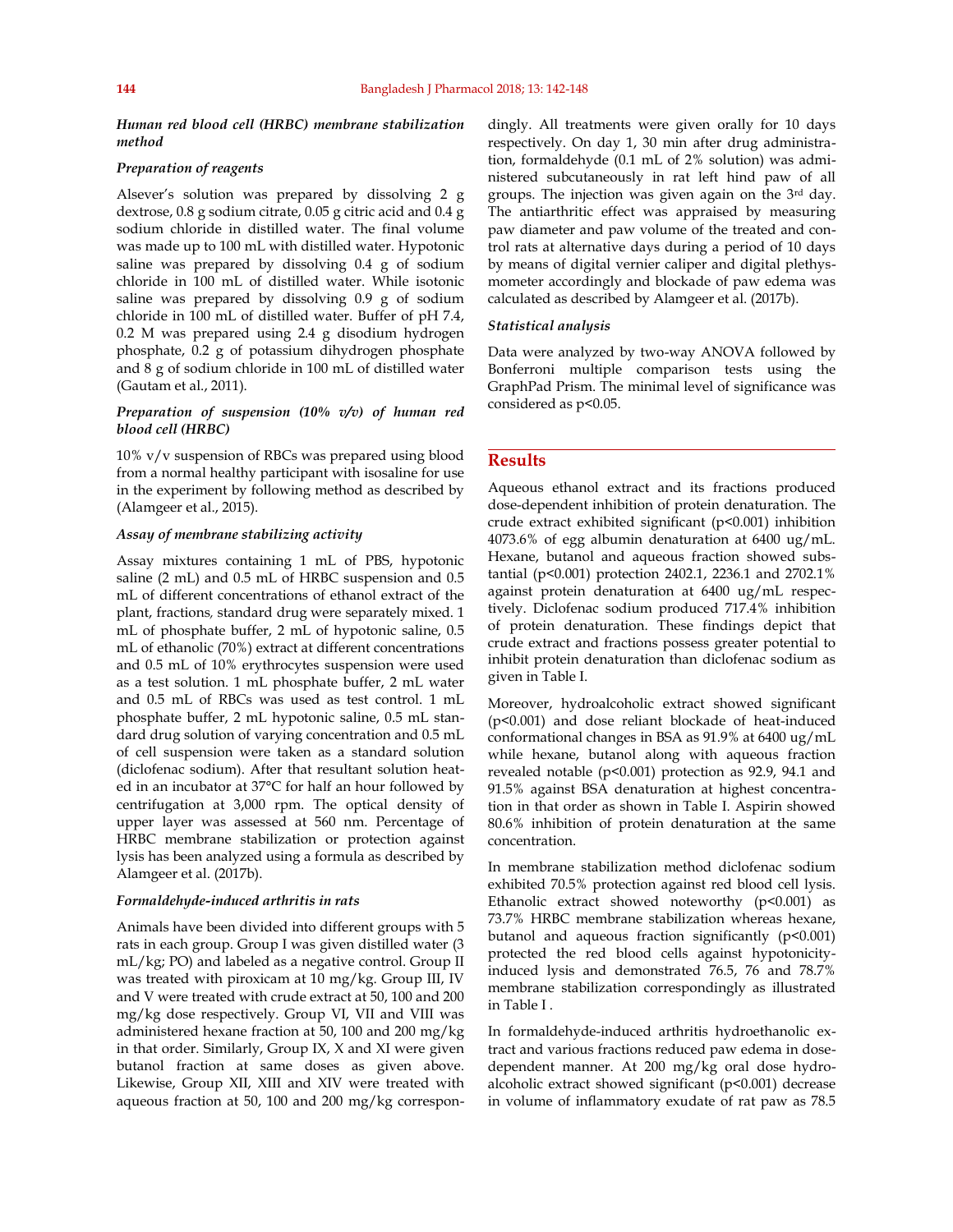|                                                           |                                  |                           |                               |                                                                          |                                                                    |                    |                                                                                                                     |                                |                                                          | Table I                                    |                                                    |                                            |                        |                                |                                                    |                                                    |                   |                            |                                              |                                                                        |                                |
|-----------------------------------------------------------|----------------------------------|---------------------------|-------------------------------|--------------------------------------------------------------------------|--------------------------------------------------------------------|--------------------|---------------------------------------------------------------------------------------------------------------------|--------------------------------|----------------------------------------------------------|--------------------------------------------|----------------------------------------------------|--------------------------------------------|------------------------|--------------------------------|----------------------------------------------------|----------------------------------------------------|-------------------|----------------------------|----------------------------------------------|------------------------------------------------------------------------|--------------------------------|
|                                                           |                                  |                           |                               |                                                                          |                                                                    |                    | Effect of <i>Clematis orientalis</i> on inhibition of protein denaturation and HRBC membrane stabilization          |                                |                                                          |                                            |                                                    |                                            |                        |                                |                                                    |                                                    |                   |                            |                                              |                                                                        |                                |
| Treatment<br>Groups                                       |                                  |                           |                               | Percentage protection against denaturation of<br>concentration $(ug/ml)$ |                                                                    |                    | egg albumin                                                                                                         |                                | Percentage protection against protein bovine serum albu- |                                            | concentration (ug/mL)<br>min denaturation          |                                            |                        |                                |                                                    |                                                    |                   | concentration $(ug/mL)$    | Percentage protection against membrane lysis |                                                                        |                                |
|                                                           | 50                               | 100                       | 200                           | 400                                                                      | 800                                                                | 1600               | 3200                                                                                                                | 50                             | 100                                                      | 200                                        | 400                                                | 800                                        | 1600                   | 3200                           | 50                                                 | 100                                                | 200               | 400                        | 800                                          | 1600                                                                   | 3200                           |
| Diclofenac<br>sodium                                      | 66.7<br>(5.2)                    | 67.4<br>(4.2)             | 69.4<br>(1.4)                 | (2.4)<br>77.1                                                            | (1.9)<br>88.1                                                      | 182.6<br>(2.5)     | 370.8<br>(2.1)                                                                                                      |                                |                                                          |                                            |                                                    |                                            |                        |                                | 20.3<br>(0.1)                                      | $21.8$<br>(0.2)                                    | 22.6<br>(0.2)     | 24.6<br>(0.2)              | 26.7<br>(0.1)                                | 31.4<br>(0.2)                                                          | 49.5<br>(0.1)                  |
| Aspirin                                                   |                                  |                           |                               |                                                                          |                                                                    |                    |                                                                                                                     | 62.4                           | 64.7<br>(0.5)<br>70.7                                    | 66.6<br>(0.4)<br>72.7                      | 69.3<br>$(0.5)$<br>77.9                            | $72.6$<br>$(0.4)$<br>$79.3$                | 74.7<br>(0.4)<br>83.4  | $77.6$<br>(0.5)                |                                                    |                                                    |                   |                            |                                              |                                                                        |                                |
| Aqueous<br>ethanol<br>extract                             | $(5.0)$ a<br>136.1               | 167.4<br>$(3.0)^\text{c}$ | 197.9<br>$(4.3)$ <sup>c</sup> | $250.9$<br>(11.4)c                                                       | 379.2<br>(3.6)c                                                    | 893.1<br>$(5.9)$ c | 2533.3<br>$(4.3)$ <sup>c</sup>                                                                                      | $(0.6)$<br>$67.7$<br>$(2.1)^a$ | $(0.5)^{b}$                                              | $(2.3)$ <sup>b</sup>                       | $(0.4)$ c                                          | $(0.7)^{b}$                                | $(0.2)^c$              | $88.8$<br>$(2.0)$ <sup>c</sup> | $(0.8)^{\rm c}$<br>25.8                            | $(0.1)^c$<br>30.5                                  | $(0.2)^c$<br>36.2 | $39.5$<br>$(0.1)^c$        | $(0.1)^c$<br>$4.8$                           | 56.0<br>$(0.3)$ <sup>c</sup>                                           | 60.5<br>$(0.2)^c$              |
| fraction<br>Hexane                                        | $(5.0)^{\rm ns}$<br>126.4        | $136.1$<br>$(1.4)^a$      | $141.7$<br>$(2.4)^a$          | $161.7$<br>$(3.0)^b$<br>$147.9$                                          | $320.1$<br>$(6.2)$ <sup>c</sup><br>$238.9$<br>$(3.0)$ <sup>c</sup> | 744.4<br>$(6.1)^c$ | $1207.6$<br>(64.1) <sup>c</sup>                                                                                     | $67.5$<br>$(1.3)^a$<br>$68.8$  | $70.2$<br>$(0.5)^a$<br>$70.6$<br>$(0.5)^b$               |                                            |                                                    |                                            | 84.4<br>(0.7)<br>86.4  |                                | $\begin{array}{c} 31.6 \\ 0.9 \\ 33.2 \end{array}$ |                                                    | 40<br>40<br>43    | $^{45.6}_{(0.2)^c}$        | 51.6<br>(0.1)<br>54.7                        |                                                                        |                                |
| $n$ -Butanol<br>fraction                                  | $125.7$<br>$(2.8)$ <sup>ns</sup> | $136.1$<br>$(1.4)^a$      | 139.6<br>$(4.3)$ <sup>a</sup> | $(3.6)^a$                                                                |                                                                    | 447.9<br>$(6.4)$ c | 952.1<br>(6.0)                                                                                                      | $^{0.5}$ (0.5)                 |                                                          | $72.4$<br>$(0.6)^6$<br>$74.6$<br>$(1.6)^c$ | $76.8$<br>$(2.8)^\circ$<br>$77.6$<br>$(0.1)^\circ$ | $79.5$<br>$(3.2)^6$<br>$82.4$<br>$(0.4)^6$ | $(0.5)$ <sup>c</sup>   | 90.4)<br>0.4)<br>90.2)         | $(1.3)$ <sup>c</sup>                               | $35.2$<br>$(0.2)^\circ$<br>$38.8$<br>$(0.2)^\circ$ | $(0.2)^c$         | $(0.2)^{\circ}$<br>51.1    | $(0.2)^c$                                    | 58.1<br>(0.2) <sup>c</sup><br>(0.3) <sup>c</sup><br>(0.2) <sup>c</sup> | 65.1<br>(0.1)<br>70.3<br>(0.1) |
| Aqueous<br>fraction                                       | $(8.4)^b$<br>141.7               | 154.9<br>$(4.9)^b$        | 165.9<br>$(3.7)^c$            | $(13.6)^c$<br>191.7                                                      | $263.9$<br>$(1.8)^c$                                               | $(5.7)^c$<br>590.  | 1157.6<br>$(4.2)^c$                                                                                                 | $(1.6)^b$<br>68.9              | $70.9$<br>$(0.6)^b$                                      | $75.0$<br>$(0.4)$                          | $79.0$<br>$(0.8)$                                  | $^{83.1}_{(0.2)}$                          | $\frac{86.1}{(0.3)^6}$ | $6.1$ <sup>o</sup>             | $37.5$<br>$(0.3)^c$                                | $45.4$<br>$(0.2)^{c}$                              | $^{48.0}_{(0.1)}$ | 54.9<br>(0.1) <sup>c</sup> | $59.0$<br>$(0.2)^\circ$                      | $66.5$<br>$(0.2)^{c}$                                                  | $72.8$<br>$(0.2)^{c}$          |
| Data is given as mean ± SEM; n = 3; Two-way ANOVA, p<0.05 |                                  |                           |                               |                                                                          |                                                                    |                    | was considered as significant as compared to standard control where *p<0.05, *p<0.01, *p<0.001, ns = non-significan |                                |                                                          |                                            |                                                    |                                            |                        |                                |                                                    |                                                    |                   |                            |                                              |                                                                        |                                |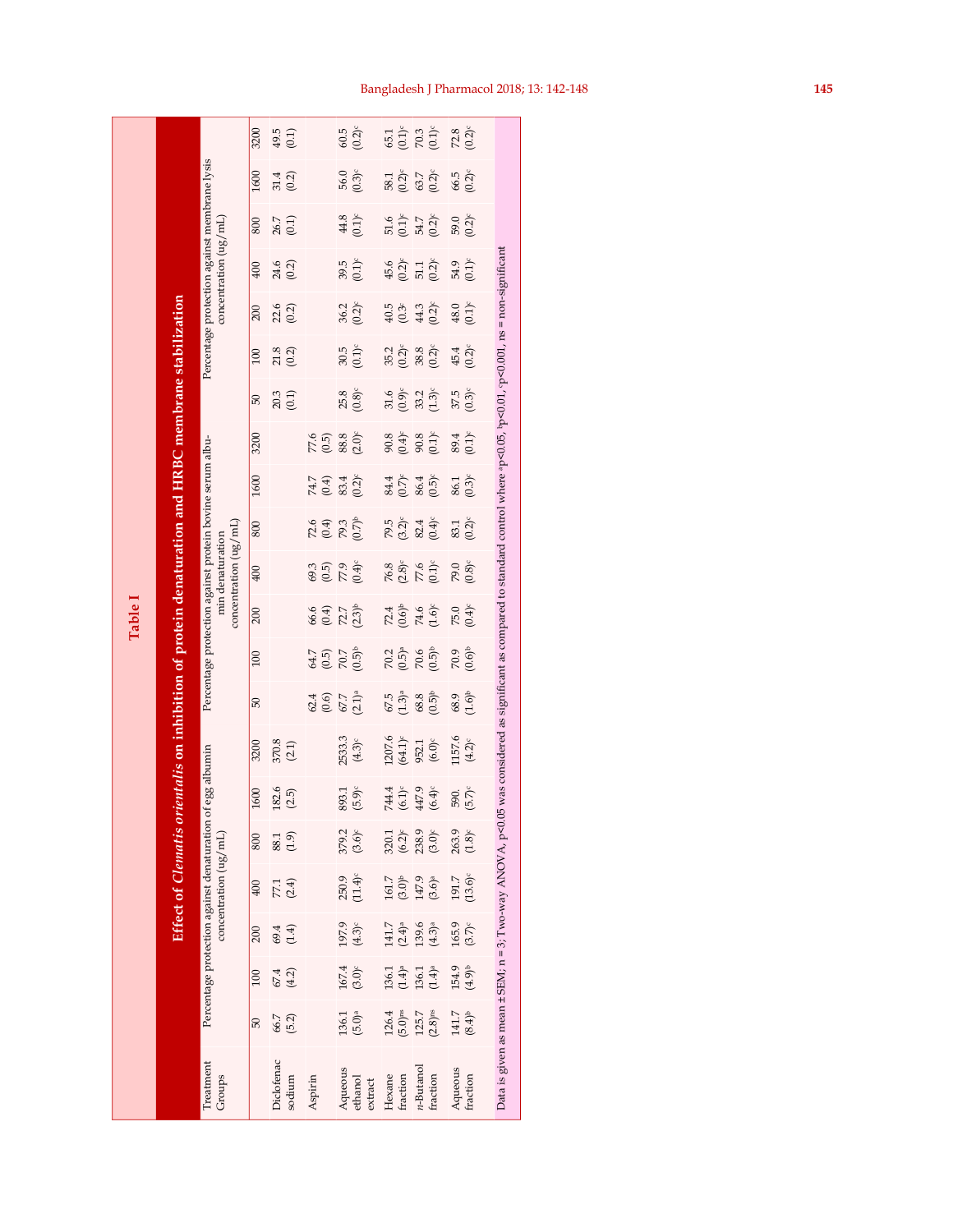| <b>Table II</b>                                                                                                                                                                                                          |                             |                     |                     |                     |                 |  |  |  |  |
|--------------------------------------------------------------------------------------------------------------------------------------------------------------------------------------------------------------------------|-----------------------------|---------------------|---------------------|---------------------|-----------------|--|--|--|--|
| Effect of crude extract and different fractions of C. orientalis on paw volume in formaldehyde induced arthritis                                                                                                         |                             |                     |                     |                     |                 |  |  |  |  |
| Treatment groups                                                                                                                                                                                                         | $2nd$ day                   | 4 <sup>th</sup> day | 6 <sup>th</sup> day | 8 <sup>th</sup> day | $10th$ day      |  |  |  |  |
| Increase in paw volume (mL)                                                                                                                                                                                              |                             |                     |                     |                     |                 |  |  |  |  |
| Arthritic control (3 mL/kg)                                                                                                                                                                                              | $1.5 \pm 0.1$               | $1.8 \pm 0.0$       | $2.0 \pm 0.0$       | $2.0 \pm 0.0$       | $2.1 \pm 0.0$   |  |  |  |  |
| Piroxicam $(10 \text{ mg/kg})$                                                                                                                                                                                           | $1.2 \pm 0.1$ <sup>b</sup>  | $1.0 \pm 0.1$ c     | $0.9 \pm 0.1$ c     | $0.7 \pm 0.0$ c     | $0.5 \pm 0.0c$  |  |  |  |  |
| Aqueous ethanol extract $(50 \text{ mg/kg})$                                                                                                                                                                             | $1.2 \pm 0.1$ <sup>b</sup>  | $1.3 \pm 0.1$ c     | $0.8 \pm 0.1$ c     | $0.7 \pm 0.1$ c     | $0.6 \pm 0.0$ c |  |  |  |  |
| Aqueous ethanol extract (100 mg/kg)                                                                                                                                                                                      | $1.1 \pm 0.1$ c             | $1.2 \pm 0.0$ c     | $0.8 \pm 0.0$ c     | $0.6 \pm 0.0$ c     | $0.6 \pm 0.0$ c |  |  |  |  |
| Aqueous ethanol extract (200 mg/kg)                                                                                                                                                                                      | $0.9 \pm 0.0$ c             | $1.1 \pm 0.0$ c     | $0.7 \pm 0.0$ c     | $0.5 \pm 0.0$ c     | $0.4 \pm 0.0$ c |  |  |  |  |
| Hexane fraction $(50 \text{ mg/kg})$                                                                                                                                                                                     | $1.2 \pm 0.1$ <sup>ns</sup> | $1.4 \pm 0.1$ c     | $1.2 \pm 0.1$ c     | $1.0 \pm 0.1$ c     | $0.9 \pm 0.1$ c |  |  |  |  |
| Hexane fraction $(100 \text{ mg/kg})$                                                                                                                                                                                    | $1.1 \pm 0.0^{\rm b}$       | $1.3 \pm 0.0$ c     | $1.0 \pm 0.1$ c     | $0.9 \pm 0.1$ c     | $0.8 \pm 0.1$ c |  |  |  |  |
| Hexane fraction (200 mg/kg)                                                                                                                                                                                              | $1.0 \pm 0.1$ c             | $1.2 \pm 0.0$ c     | $0.9 \pm 0.1$ c     | $0.8 \pm 0.1$ c     | $0.7 \pm 0.0$ c |  |  |  |  |
| Butanol fraction (50 mg/kg)                                                                                                                                                                                              | $1.1 \pm 0.1$ c             | $1.3 \pm 0.1$ c     | $1.0 \pm 0.1$ c     | $0.9 \pm 0.1$ c     | $0.8 \pm 0.0$ c |  |  |  |  |
| Butanol fraction (100 mg/kg)                                                                                                                                                                                             | $0.9 \pm 0.1$ c             | $1.2 \pm 0.1$ c     | $0.8 \pm 0.1$ c     | $0.7 \pm 0.1$ c     | $0.6 \pm 0.1$ c |  |  |  |  |
| Butanol fraction (200 mg/kg)                                                                                                                                                                                             | $0.9 \pm 0.1$ c             | $1.1 \pm 0.0$ c     | $0.7 \pm 0.0$ c     | $0.6 \pm 0.0$ c     | $0.5 \pm 0.0$ c |  |  |  |  |
| Aqueous fraction (50 mg/kg)                                                                                                                                                                                              | $1.0 \pm 0.1$ c             | $1.2 \pm 0.1$ c     | $0.9 \pm 0.1$ c     | $0.8 \pm 0.0$ c     | $0.7 \pm 0.0$ c |  |  |  |  |
| Aqueous fraction $(100 \text{ mg/kg})$                                                                                                                                                                                   | $0.9 \pm 0.0$ c             | $1.1 \pm 0.0$ c     | $0.8 \pm 0.1$ c     | $0.7 \pm 0.0$ c     | $0.7 \pm 0.0$ c |  |  |  |  |
| Aqueous fraction $(200 \text{ mg/kg})$                                                                                                                                                                                   | $0.8 \pm 0.0$ c             | $1.1 \pm 0.1$ c     | $0.7 \pm 0.0$ c     | $0.6 \pm 0.0$ c     | $0.5 \pm 0.0$ c |  |  |  |  |
| Data is represented as mean $\pm$ SEM (n = 5) analyzed by Two-way ANOVA and p<0.05 was considered as significant as compared to arthritic<br>control. Where, $ap<0.05$ , $bp<0.01$ , $cp<0.001$ , $ns = non-significant$ |                             |                     |                     |                     |                 |  |  |  |  |

and 74.9% decline in diameter as compared to arthritic control. While, hexane, butanol and aqueous fraction showed 64.2, 71.8 and 75.6% inhibition of paw swelling at maximum dose correspondingly as depicted in Table II. Likewise, hexane, butanol and aqueous fractions substantially decreased foot thickness as 60.7, 70.6 and 72.7% at the highest dose. Furthermore, piroxicam showed 71.9% decrease in paw edema along with 74.9% reduction in paw thickness at 10 mg/kg as demonstrated in Table III.

#### **Discussion**

Findings of present investigation have revealed that aqueous ethanolic extract and various fractions of *C. orientalis* dose-dependently exert antiarthritic effects.

Denaturation of tissue proteins is a well-recognized cause of various inflammatory arthritic diseases and generation of autoantigens in various rheumatic diseases might be owing to *in vivo* protein denaturation. It has been stated that alterations in hydrophobic, electrostatic, hydrogen and disulfide bonding is a probable mechanism in protein denaturation (Alamgeer et al., 2017b; Gupta et al., 2013).

Moreover, it has been documented that numerous nonsteroidal anti-inflammatory drugs including diclofenac sodium, salicylic acid, indomethacin and flufenamic acid inhibit malformations of bovine albumin mediated by detrimental mileu (Alamgeer et al., 2017b). Altogether present findings suggest that possible antiarthritic effect of *C. orientalis* might be owing to inhibition of protein denaturation.

Aqueous ethanolic extract and its fractions averted the protein (egg albumin and bovine serum albumin) alterations more noticeably than standard drugs. The cell membrane of erythrocyte resembles lipid bilayer of neutrophilic lysosomes and maintenance of lysosomal membrane against hypotonicity induced lysis proposes another mechanism of antiarthritic effect. As, hyposaline causes massive accumulation of fluid resulting in cell rupture and damage to lysosomal membrane initiate discharge of phospholipase A2 that hydrolyze membrane phospholipids resulting in a cascade of inflammatory mediators (Umukoro and Ashorobi, 2006; Aitadafoun et al., 1996). Consequently, stability of phospholipid sheath prevents cell rupture and resultant discharge of cellular contents, which consequently alleviate tissue destruction and provocative reactions (Okoli et al., 2008).

Thus, data obtained imply that ethanolic extract, hexane, butanolic and aqueous portions of *C. orientalis*  extract have the potential to exert concentrationdependent protection of lysosomal membrane rupture compared with standard diclofenac sodium. Albeit, precise action for maintaining constancy of RBCs lipidbilayer has not been identified but the direct interaction of phytochemicals with membrane proteins, which make ion channels, seems nearly all probable (Umukoro and Ashorobi, 2006). In formaldehyde induced arthritis *C. orientalis* appreciably and dose-dependently decreased edematous swelling all through the study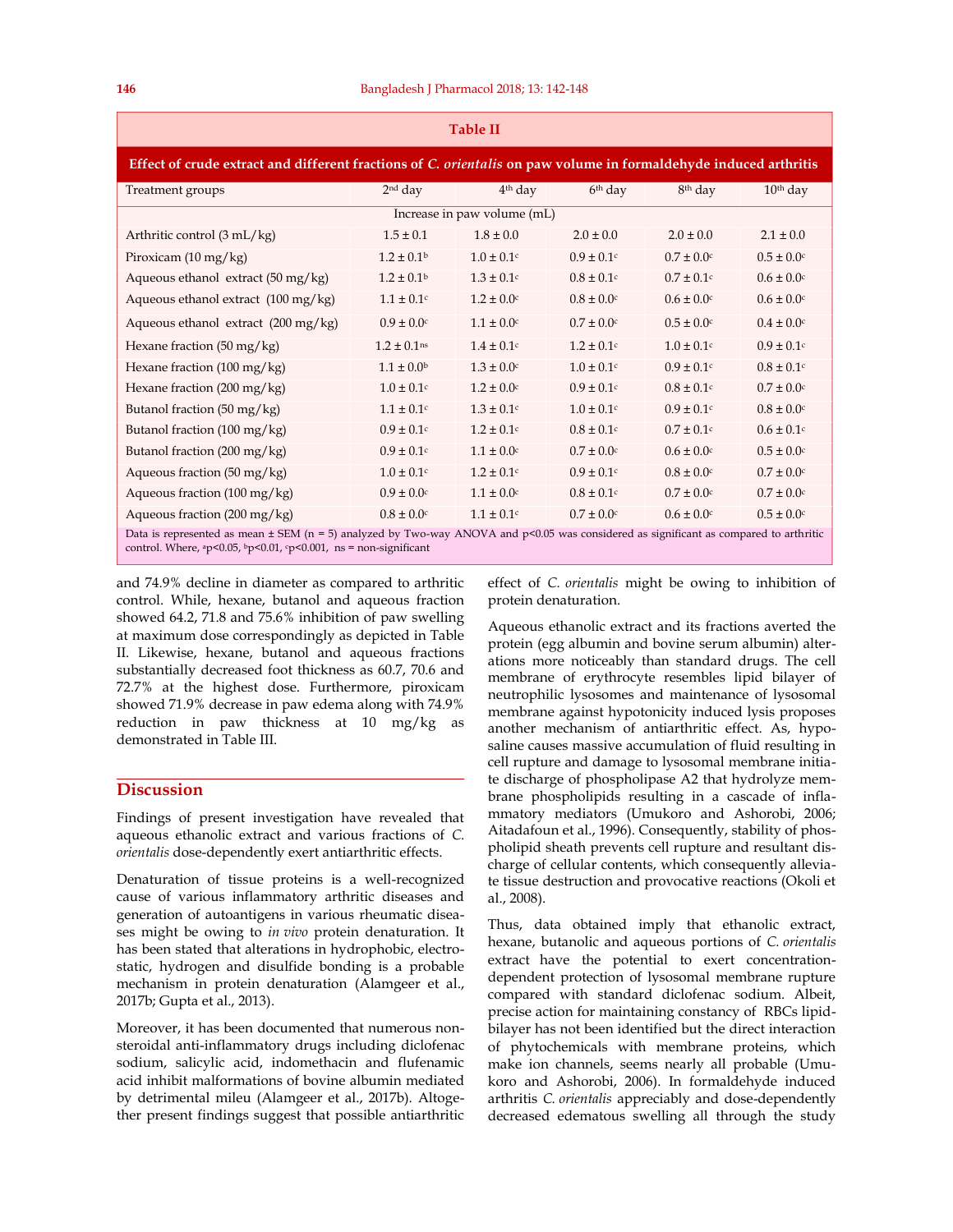| Table III                                                                                                          |                                                                                                                                                                                                              |                               |                     |                     |                 |  |  |  |  |
|--------------------------------------------------------------------------------------------------------------------|--------------------------------------------------------------------------------------------------------------------------------------------------------------------------------------------------------------|-------------------------------|---------------------|---------------------|-----------------|--|--|--|--|
| Effect of crude extract and different fractions of C. orientalis on paw diameter in formaldehyde-induced arthritis |                                                                                                                                                                                                              |                               |                     |                     |                 |  |  |  |  |
| Treatment groups                                                                                                   | $2nd$ day                                                                                                                                                                                                    | 4 <sup>th</sup> day           | 6 <sup>th</sup> day | 8 <sup>th</sup> day | $10th$ day      |  |  |  |  |
|                                                                                                                    |                                                                                                                                                                                                              | Increase in paw diameter (mm) |                     |                     |                 |  |  |  |  |
| Arthritic control (3 mL/kg)                                                                                        | $6.4 \pm 0.0$                                                                                                                                                                                                | $8.4 \pm 0.0$                 | $10.5 \pm 0.0$      | $11.1 \pm 0.1$      | $12.7 \pm 0.1$  |  |  |  |  |
| Piroxicam $(10 \text{ mg/kg})$                                                                                     | $4.8 \pm 0.1$ c                                                                                                                                                                                              | $5.7 \pm 0.3c$                | $5.2 \pm 0.1$ c     | $4.1 \pm 0.0c$      | $3.7 \pm 0.1$ c |  |  |  |  |
| Aqueous ethanol extract $(50 \text{ mg/kg})$                                                                       | $5.2 \pm 0.1$ c                                                                                                                                                                                              | $5.6 \pm 0.2$ c               | $5.1 \pm 0.1$ c     | $4.8 \pm 0.0$ c     | $4.7 \pm 0.1$ c |  |  |  |  |
| Aqueous ethanol extract 100 mg/kg                                                                                  | $4.7 \pm 0.1c$                                                                                                                                                                                               | $5.3 \pm 0.0c$                | $4.8 \pm 0.0c$      | $4.4 \pm 0.3c$      | $4.3 \pm 0.5c$  |  |  |  |  |
| Aqueous ethanol extract 200 mg/kg                                                                                  | $4.4 \pm 0.0$ c                                                                                                                                                                                              | $4.7 \pm 0.1$ c               | $3.9 \pm 0.0$ c     | $3.4 \pm 0.0$ c     | $3.2 \pm 0.0c$  |  |  |  |  |
| Hexane fraction 50 mg/kg                                                                                           | $5.6 \pm 0.3^{\rm a}$                                                                                                                                                                                        | $6.8 \pm 0.4$ c               | $6.2 \pm 0.3$ c     | $6.0 \pm 0.3$ c     | $5.6 \pm 0.3c$  |  |  |  |  |
| Hexane fraction 100 mg/kg                                                                                          | $5.0 \pm 0.2$ c                                                                                                                                                                                              | $6.2 \pm 0.1$ c               | $5.9 \pm 0.1$ c     | $5.3 \pm 0.1$ c     | $5.1 \pm 0.1$ c |  |  |  |  |
| Hexane fraction 200 mg/kg                                                                                          | $5.1 \pm 0.2$ c                                                                                                                                                                                              | $5.8 \pm 0.1$ c               | $5.5 \pm 0.0c$      | $4.9 \pm 0.2$ c     | $5.0 \pm 0.1$ c |  |  |  |  |
| Butanol Fraction 50mg/kg                                                                                           | $5.5\pm0.1^{\rm a}$                                                                                                                                                                                          | $5.8 \pm 0.3c$                | $5.0 \pm 0.2$ c     | $4.9 \pm 0.0$ c     | $4.8 \pm 0.2$ c |  |  |  |  |
| Butanol fraction 100 mg/kg                                                                                         | $4.9 \pm 0.2$ c                                                                                                                                                                                              | $5.2 \pm 0.1$ c               | $4.7 \pm 0.3c$      | $4.3 \pm 0.3c$      | $4.1 \pm 0.3c$  |  |  |  |  |
| Butanol fraction 200 mg/kg                                                                                         | $4.8 \pm 0.1$ c                                                                                                                                                                                              | $5.0 \pm 0.1$ c               | $4.4 \pm 0.1$ c     | $4.1 \pm 0.1$ c     | $3.7 \pm 0.1$ c |  |  |  |  |
| Aqueous fraction 50 mg/kg                                                                                          | $5.2 \pm 0.2$ c                                                                                                                                                                                              | $5.7 \pm 0.2$ c               | $4.8 \pm 0.1$ c     | $4.6 \pm 0.2$ c     | $4.2 \pm 0.1$ c |  |  |  |  |
| Aqueous fraction 100 mg/kg                                                                                         | $4.8 \pm 0.0c$                                                                                                                                                                                               | $5.0 \pm 0.1$ c               | $4.7 \pm 0.0$ c     | $4.2 \pm 0.2c$      | $3.8 \pm 0.2c$  |  |  |  |  |
| Aqueous fraction 200 mg                                                                                            | $4.6 \pm 0.2$ c                                                                                                                                                                                              | $4.8 \pm 0.1$ c               | $4.0 \pm 0.1$ c     | $3.9 \pm 0.1$ c     | $3.4 \pm 0.0$ c |  |  |  |  |
|                                                                                                                    | Data is denoted as mean ± SEM (n = 5); by Two-way ANOVA. p<0.05 was considered as significant as compared to arthritic control. Where,<br>$^{a}p<0.05$ , $^{b}p<0.01$ , $^{c}p<0.001$ , ns = non-significant |                               |                     |                     |                 |  |  |  |  |

with maximum effect at highest dose that is 200 mg/kg.

Formaldehyde-induced arthritis is generally used as a model to induce acute non-immunological arthritis for investigating a newer antiarthritic drug (Greenwald, 1991). Previously it has been reported that inflammation of rat paws involve swelling of fibrous joint capsule subsequent to formaldehyde injection (Rakesh and Prashant, 2012). In addition, formaldehyde produces local inflammation accompanied by distinct biphasic pain explicitly an early neurogenic pain after that inflammatory algesia (Owoyele et al., 2011). It is noteworthy to state that while inhibiting paw swelling hydroalcoholic extract and its fractions also have the potential of acting both centrally as well peripherally in alleviating biphasic pain possibly by inhibiting cyclooxygenase as well as lipoxygenase pathway with reference to aspirin. Moreover, in preceding studies, it has been documented that formaldehyde causes the denaturation of proteins at the site of injection thus instigating immunological reaction against besmirched products (as antigens) thus, provoking joint edema (Gardner, 1960).

Results of *in vitro* methods of protein denaturation support anti-arthritic effect of *C. orientalis* by neutrallizing the autoantigens produced during *in vivo* denaturation. In earlier studies it has been recognized that formaldehyde causes synovial fibroblast overgrowth leading to synovial hyperplasia, pannus formation, discharge of various factors that prop up inflammation, neovascularization, cartilage and joint tissue oblitera-

tion as seen in rheumatoid arthritis (Saleem et al., 2011). Thus, *C. orientalis* has potential antiarthritic activity as affirmed by results of formaldehyde induced arthritis. Beforehand, it has been well acknowledged that various clematis species are rich in a variety of bioactive compounds mainly saponins, flavonoids, lignans, anemonin, protoanemonin, ranunculin and essential oils responsible for their antimicrobial, anti-inflammatory, antiarthritic, anti-cancer, antimalarial, hepatoprotective and cardioprotective effects.

Likewise, these phytochemicals exert antiarthritic effects by inhibiting formation of reactive oxygen species, activities of cyclooxygenase-1, cyclooxygenase-2 and 5-lipoxygense and on various immunomodulatory molecules like cytokines and chemokines (Jin, 2012). Thus, antiarthritic activity of *C. orientalis* might be linked to the presence of such biologically active principles.

#### **Conclusion**

*C. orientalis* possess substantial antiarthritic potential as avowed by aforementioned results.

#### **Ethical Issue**

Animals were treated according to standard procedures guided by National Research Council 1996 (NRC, 1996). Institutional Animal Ethical Committee at College of Pharmacy approved all experimental procedures (Approval No. 41B66 IEC UOS).